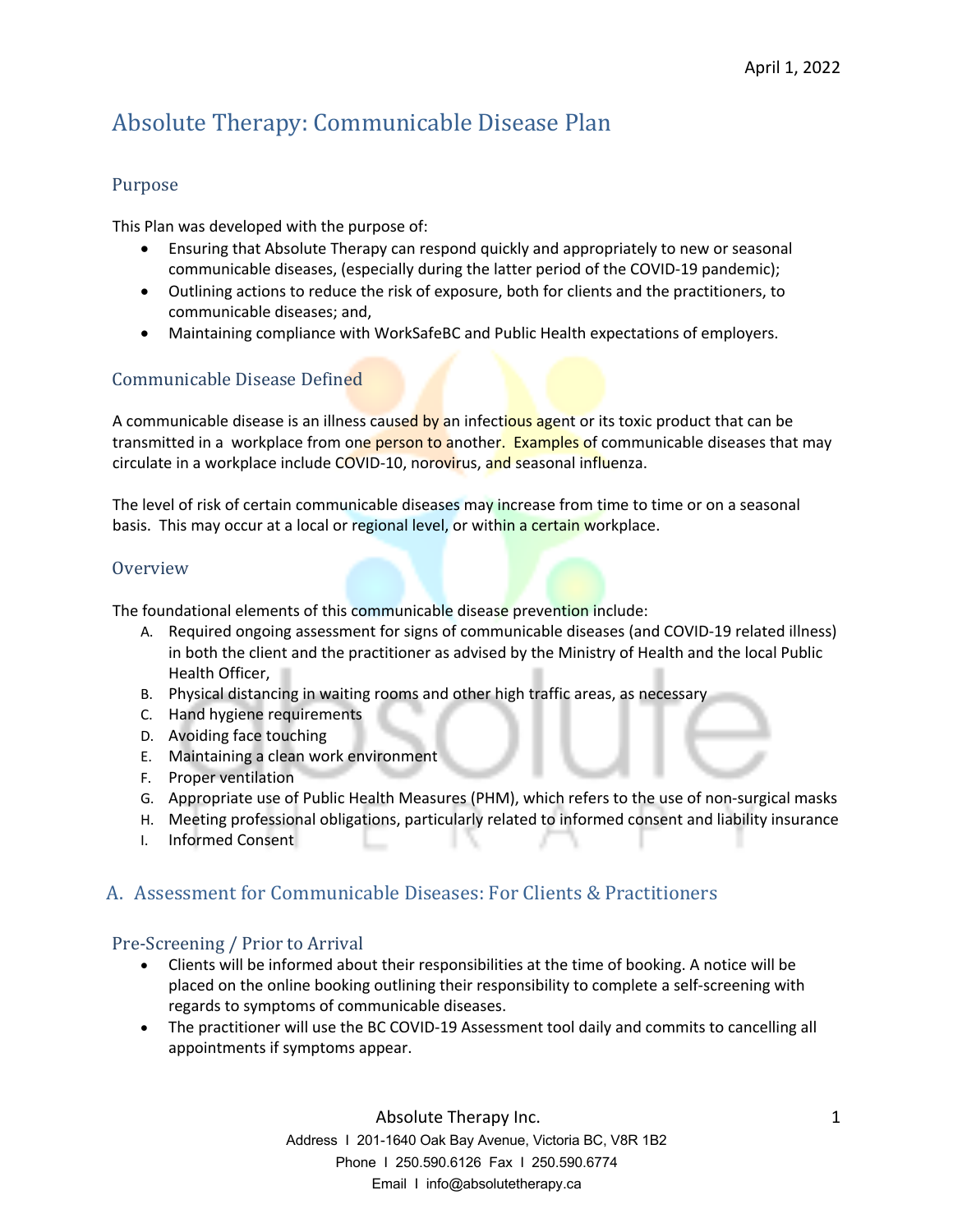- Symptoms of COVID-19 are similar to other respiratory illnesses and seasonal allergies. An appointment must be cancelled immediately if either the client or the practitioner presents with any new and unexplained/unusual symptoms, even if they are mild, that may be signs of COVID-19 including:
	- o Fever
	- o Cough
	- o Chills
	- o Shortness of breath
	- $\circ$  Sore throat or pain with swallowing
	- $\circ$  Stuffy or runny nose, in combination with any other symptom(s)
	- o Loss of sense of smell
	- o Headache
	- o Muscle aches
	- o Fatigue
	- o Loss of appetite
- As a part of the new patient intake forms, clients must commit to understanding that while we've taken all possible measures to minimize risk of viral transmission, the nature of the therapy means that physical distancing is not possible in the treatment room.
- In order for a treatment to commence the practitioner and client must agree that the therapeutic benefit of the treatment outweighs any potential consequence of treatment, including the possibility of viral transmission.
- Clients, Practitioners and Staff must confirm if they have been in contact with anyone displaying symptoms of COVID-19 within 14 days prior to their treatment. In these instances treatments may need to be cancelled/postponed.
- Clients with higher risk profiles and/or weakened immune systems should consider alternatives for care and postpone treatment.
- Clients and Practitioners who develop even mild illness or unusual symptoms should cancel booked appointments, even without notice.
- Practitioners will cancel any booked appointments if advised to do so by the Provincial Health Officer at any time.
- Clients will not be charged a late cancellation fee if they cancel due to illness.

## Upon Arrival

- The practitioner will advise clients of their current Self-Assessment results upon their arrival at the clinic. Clients will be asked to share their own results.
- Upon arrival clients must confirm that they have no signs of COVID-19 as outlined here: http://www.bccdc.ca/health-info/diseases-conditions/covid-19/about-covid-19/symptoms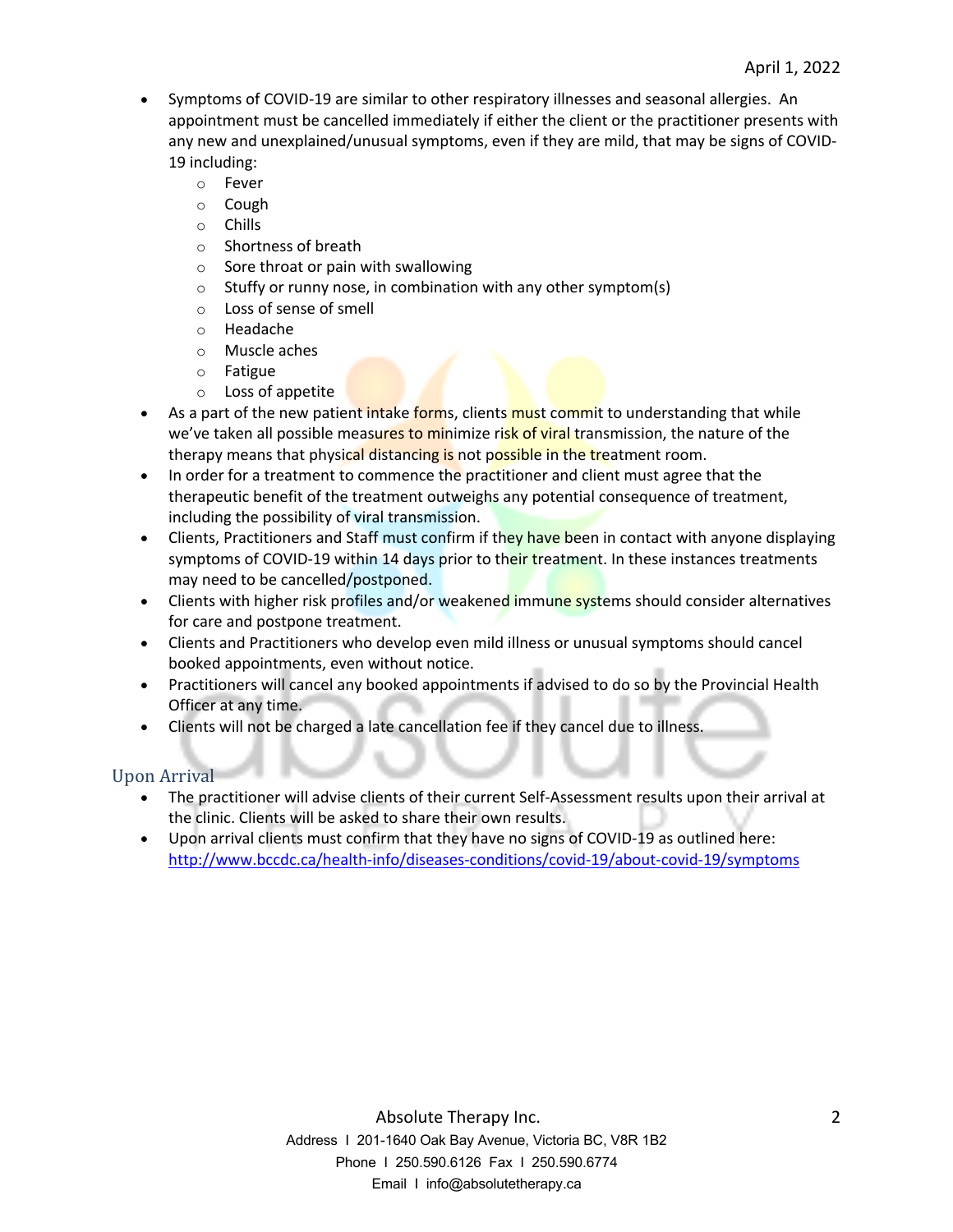- As of March 18, 2022, by order of the Provincial Health Officer (PHO), masks are now optional in all public indoor settings and workplaces, however **mask use in healthcare settings is still required**. People who cannot put on or remove a mask on their own are exempt. Masks for children under the age of 2 is not recommended. Masks must be worn at all times within the clinic space. If the client has a mask, they are asked to bring it with them and wear it when they arrive. If the client does not have a mask, a single-use mask will be provided at a cost of \$1.00+GST, and they will be asked to wear it upon entering the clinic space.
- Clients must confirm that they have complied with any current travel restrictions.
- The treatment will be cancelled immediately if the client does not meet the pre-screening criteria upon physical presentation at the clinic.
- A client may be refused entry or service if they do not wear a mask.

#### Ongoing Assessment

- Absolute Therapy management will monitor and review communicable disease-related information issued by the regional medical health officer or the provincial health officer, as it relates to our workplace operation, industry and/or region on a monthly basis. This includes orders, guidance, notices and recommendations. Information will be reviewed routinely at:
	- Island Health: https://www.islandhealth.ca/
	- Office of the Provincial Health Officer: https://www2.gov.bc.ca/gov/content/health/about-bc-s-health-care-system/office-ofthe-provincial-health-officer
	- BC Center for Disease Control Reportable Disease Dashboard: http://www.bccdc.ca/health-professionals/data-reports/reportable-diseases-datadashboard
	- Health Canada Flu Watch Surveillance: https://www.canada.ca/en/publichealth/services/diseases/flu-influenza/influenza-surveillance.html
- Adaptations to this plan will be incorporated as required based on emerging Public Health information and input from the workplace stakeholders.
- For the foreseeable future, all staff and contracted workers will be consulted during Absolute Therapy's monthly meeting on the contents and implementation of this Plan.

# B. Physical Distancing

#### Reception Area / Entry into Clinic Space

- Clients must arrive unaccompanied, with the exception of a guardian for minors, or care providers for clients with disabilities.
- All parties will maintain a space of 2 meters (6 feet) distance between each other in all clinic areas outside the treatment room.
- Clients will be instructed to arrive on time for their appointments and should be discouraged from lounging in the clinic reception area before or after the treatment.
- Client appointment times are staggered to minimize the potential of clients crossing paths. The clinic door will remain propped open during clinic hours.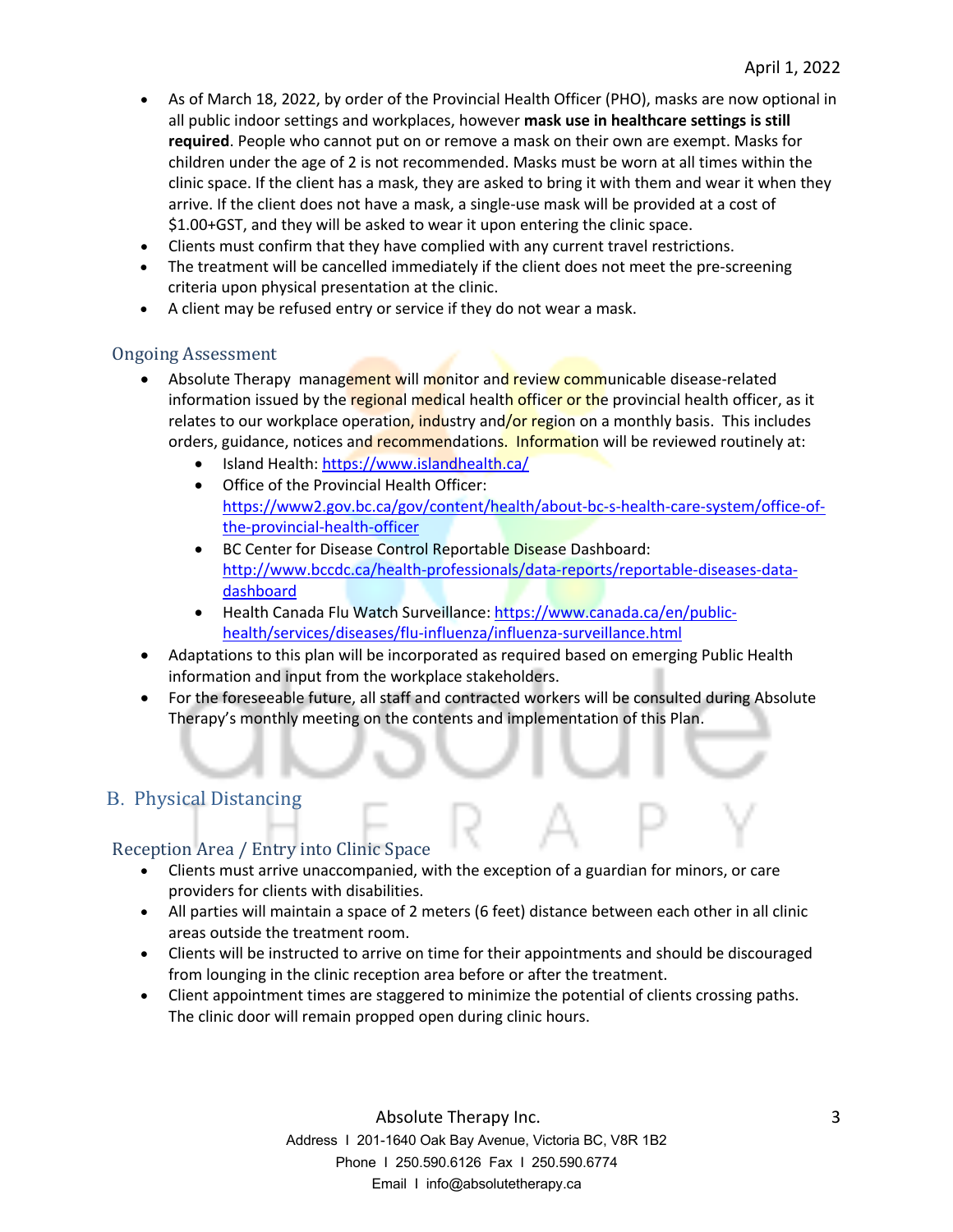### Within the Clinic Common Areas (Kitchen & Laundry Room)

- Maximum of 6 practitioners in clinic premises at all times
- Practitioners should either remain in their treatment room or exit the clinic during any breaks
- Breaks between appointment times allow for cleaning of treatment rooms and common areas
- Masks are required in all shared work areas and areas where physical distancing cannot be maintained. This includes: elevators, kitchens, hallways, client counters and break rooms.

#### Restroom for Client Use

- The restroom has been equipped with proper handwashing guidelines as well as signage indicating that the client close the toilet lid before flushing.
- Soap and fresh paper towels for drying will be available at all times.
- A waste bin has been placed next to the restroom door so that clients may use a paper towel to open the door, and then discard of it before re-entering the clinic space.

# C. Hand Hygiene

#### Reception Area / Entry into Clinic Space

- Immediately upon entering the  $2<sup>nd</sup>$  floor of the building there will be signage indicating that the client should proceed directly to the washroom that has been dedicated as a handwashing station; the door to this washroom will be propped open at all times and proper handwashing guidelines posted.
- Upon entering the clinic space there will be hand sanitizer available.
- Practitioners and staff will wash hands thoroughly for at least 20 seconds between clients (practitioners), before and after disinfecting spaces, before donning gloves and after taking gloves off, and before donning or doffing other PHM like facemasks after touching soiled laundry, tools, equipment and delivery items.
- Hand washing protocols will be posted visibly at all sinks.
- Payment occurs in the reception area. Clients will be encouraged to provide credit card details to be kept within our secure system so that payments can be processed automatically, however a Point of Sale system with Tap will also be available. The POS machine will be sanitized between each client.

#### In the Treatment Room

- The practitioner will open the door to the treatment room and allow the client to enter. The practitioner will open/close the door before, during and after the treatment as required – reducing the need for the client to touch the door.
	- $\circ$  Clients will be permitted to open the door for themselves after the treatment to let themselves out of the treatment room.
	- $\circ$  Tissue is available inside the treatment room that the clients may use as a barrier when opening the door.
	- $\circ$  Hand sanitizer is available within the treatment room; clients will be asked to wash or sanitize their hands after the treatment.
	- $\circ$  The door and doorknobs will be disinfected between each client.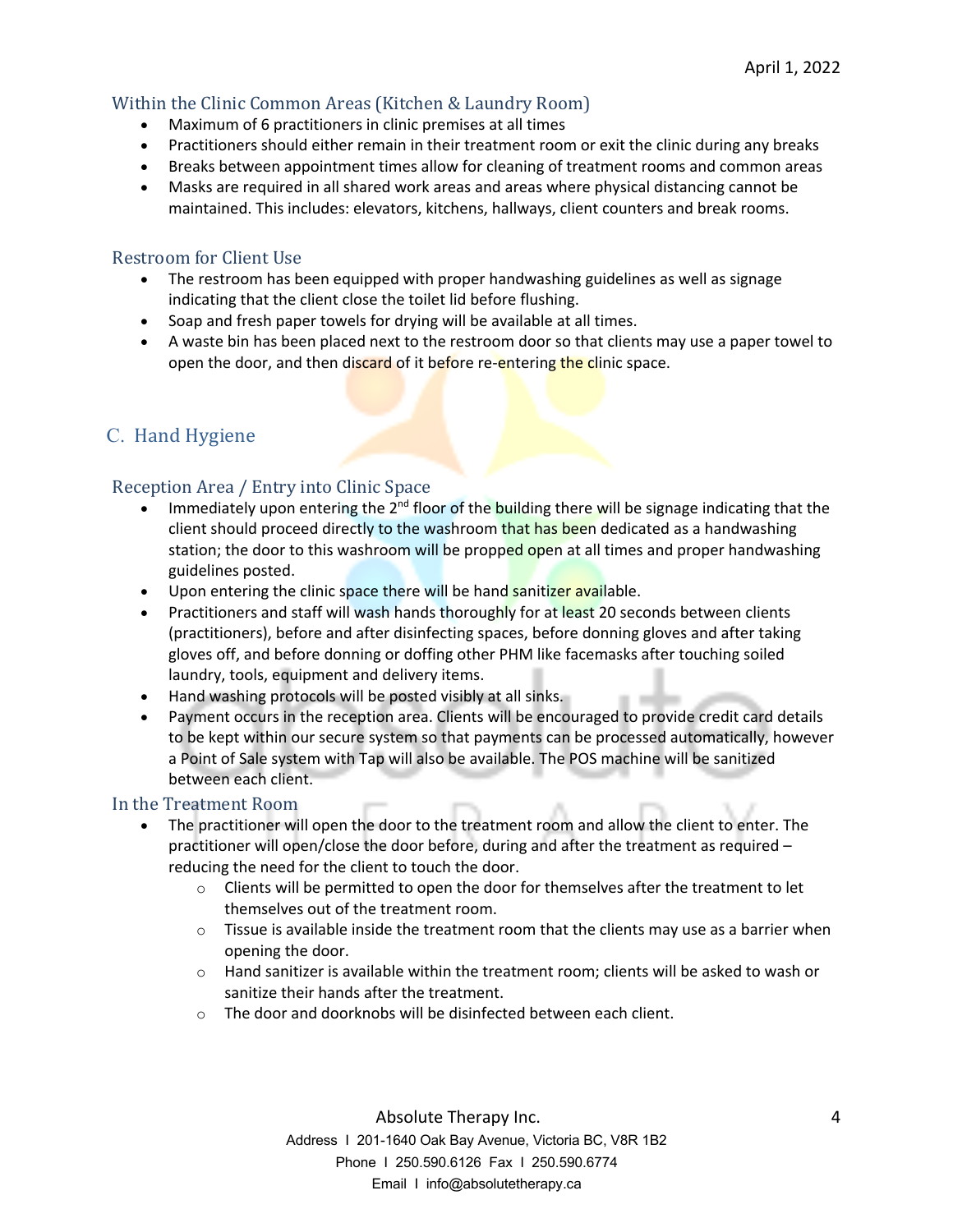# D. Avoid Face Touching

- Tissue will be available throughout the clinic: in the reception area, treatment room and washroom in order that clients and the practitioner may use tissue to address an itch and/or touch the face for any other reason.
- The practitioner will wear a mask at all times, including when entering and exiting the clinic premises, and avoid touching and readjusting after it is in place.
- Clients are required to wear face masks that cover both the nose and mouth at all times within the clinic space.
- Intraoral TMJ treatments will not be conducted at this time, however extraoral treatments may be provided at the therapist's discretion. Masks must still be worn for the duration of the treatment and the therapist will avoid having their face in close proximity to the client's.

# E. Maintaining A Clean Work Environment

- Time has been allocated between clients to allow for cleaning of the treatment room.
- Soiled surfaces will be cleaned followed by disinfection with a Canada Health disinfectant as listed here: https://www.canada.ca/en/health-canada/services/drugs-healthproducts/disinfectants/covid-19/list.html
- Practitioners and staff will be made aware of contact times for all disinfecting agents used and such information will be made available within the laundry area for reference.
- A cleaning check-list/ tracking schedule will be affixed in the laundry area and completed daily.
- Common areas will be cleaned and disinfected at minimum once a day, including the restroom. It is the responsibility of all practitioners and staff members contribute to the cleaning of common areas.
- A Cleaning and Disinfectant for Clinic Setting Poster will be on display in the reception area, client restroom and treatment room.
- High touch surfaces within common areas of the clinic will be cleaned and disinfected daily. High touch surfaces include (but are not limited to):
	- o Light switches, door knobs, POS machine, electronic devices, telephone, table surfaces, chairs, stools, faucets, etc.
- All high touch surfaces within the treatment room will be cleaned and disinfected between clients, regardless of appearances. High touch surfaces include (but are not limited to):
	- o The treatment table, table levers, face cradle, lotion bottles will be immediately after each treatment.
- No thermophores, table warmers or table covers will be used, without the use of a vinyl covering which can be cleaned and disinfected between each use.
- All linens, including blankets and pillow cases are single use only and will be laundered using detergent and bleach (for non-colored items) between each use.
- A clean single-use plastic bin has been placed in the treatment room to be used to carry used soiled linens to the laundry room for washing.
- Bins will be cleaned between each client/practitioner use.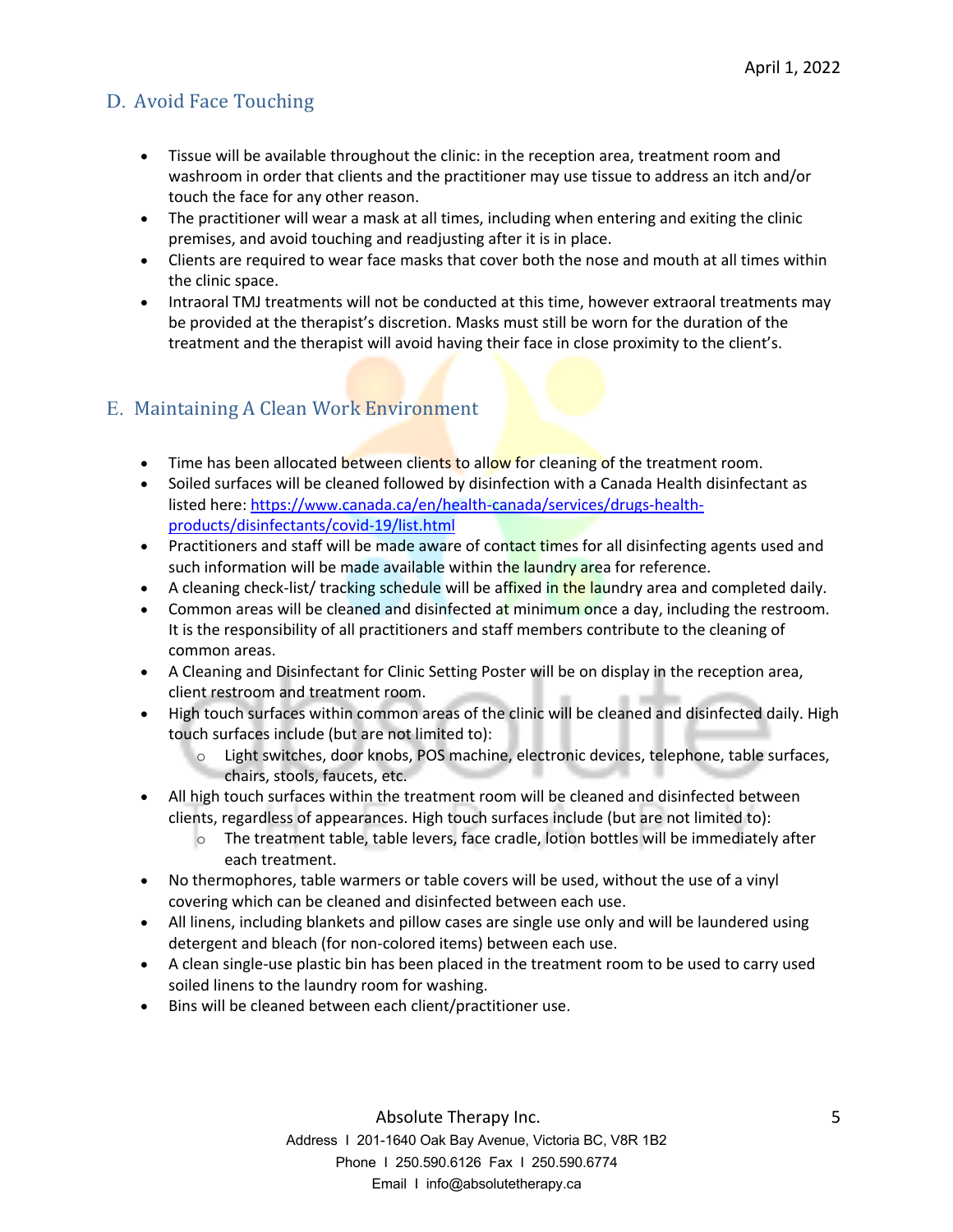# F. Proper Ventilation

- Basic principles of good indoor air quality include supplying outdoor air to replenish indoor air, thereby removing and diluting contaminants that naturally accumulate in indoor settings, especially in well-sealed buildings.
- Absolute Therapy will verify that the property manager is conducting routine preventative maintenance (for example, regular filter changes and inspection of critical components) to ensure that the heating, ventilation and air conditioning (HVAC) systems are operating as designed, and will report any issues for immediate remedy.
- HEPA-filtration of air in the treatment room may be helpful if the room has no windows or external air exchange. Use of an air filter is at the RMT's preference and discretion.

# G. Personal Protective Equipment/ Public Health Measures

- The practitioner will wear a facemask at all times in the clinic, including when entering and exiting the clinic premises.
- Medical gowns are not required to be worn by the practitioner, but are permitted if a practitioner so chooses.
- The practitioner will wear non-latex gloves if/when appropriate.
	- $\circ$  Gloves may be appropriate when over-use of cleaning and/or chemicals causes skin irritation, or when the practitioner's hands or skin of the hands are otherwise inured.
	- $\circ$  Hands will be washed prior to putting the gloves on and immediately after removing them.
	- o Gloves may also be worn by the practitioner at the client's request.
- Clients are required to wear a facemask in the clinic at all times.
	- $\circ$  If clients have their own fabric facemask, they are requested to bring it. If they do not have a fabric facemask, a single-use non-medical mask will be provided to them upon their arrival.
- A mask or face covering can be homemade or purchased, and should:
	- $\circ$  Be made of at least 3 layers; 2 layers should be tightly woven material fabric, such as cotton or linen, the third (middle) layer should be a filter-type fabric, such as non-woven polypropylene fabric;
	- o Be large enough to completely and comfortably cover the nose, mouth and chin without gaping;
	- o All for easy breathing;
	- o Fit securely to the head with ties or ear loops;
	- o Be comfortable and not require frequent adjustments;
	- o Be changed as soon as possible if damp or dirty;
	- o Maintain its shape after washing and drying
- Note that face shields, neck gaiters and exhalation valves are not appropriate.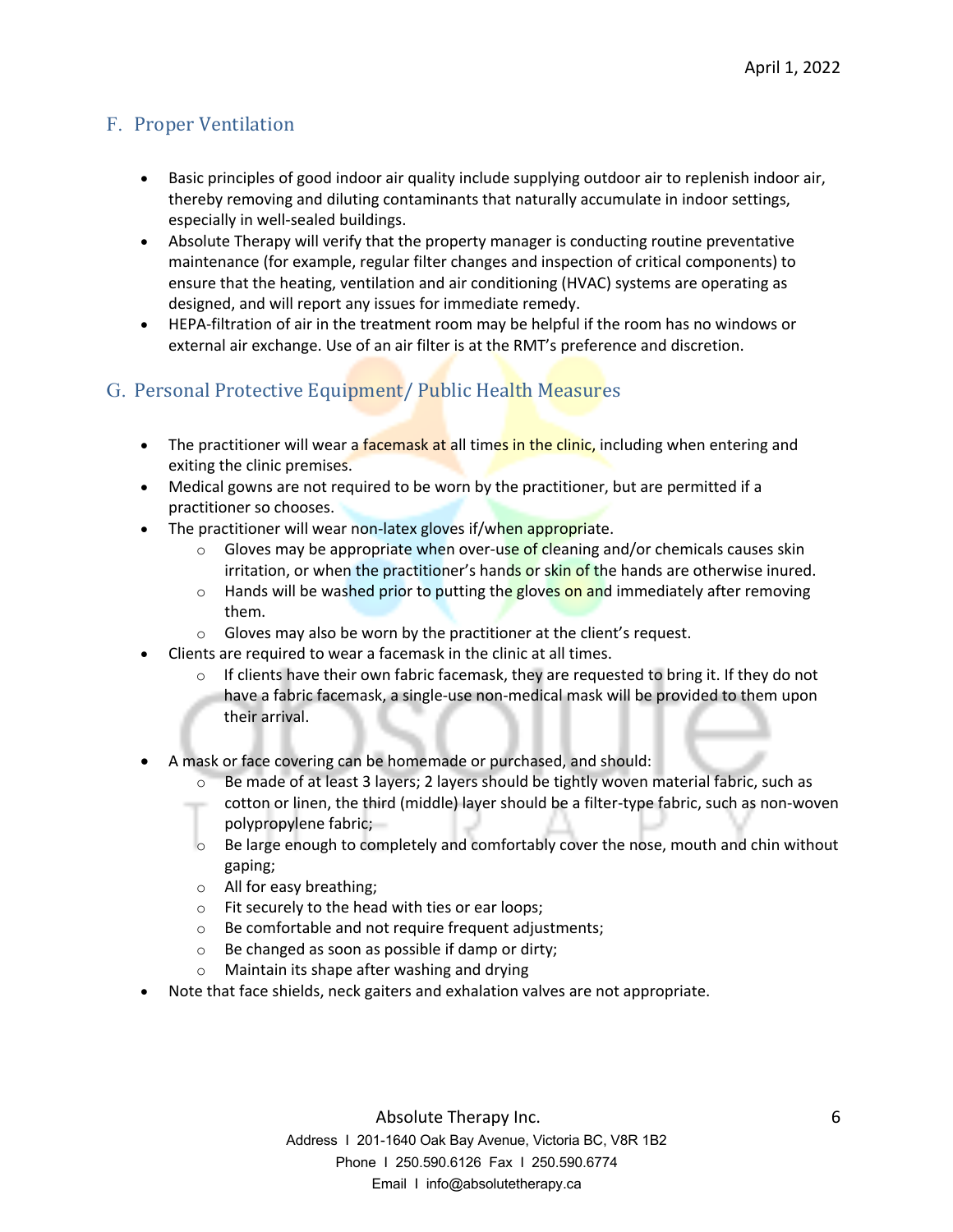References:

https://www.canada.ca/en/public-health/services/diseases/2019-novel-coronavirusinfection/prevention-risks/about-non-medical-masks-face-coverings.html#a8

http://www.bccdc.ca/.../Mask\_Use\_Health\_Care\_Facilities.pdf

# H. Professional Obligations

#### Liability Insurance

- All practitioners are required to carry their own professional liability insurance.
- The practitioners and staff of the clinic are following all the health and safety guidelines outlined by their respective College(s) and the Provincial Health Officer, and they are taking all reasonable precautions to clean and disinfect the clinic and all the surfaces within the treatment room.
- The practitioners and staff of the clinic are refraining from being present in the clinic if advised to do so by the Provincial Health Officer for any reason.
- No guarantees have been made by the therapist, that the client may not come in contact with COVID-19 at or during an appointment.

# In the Event That a Client Discloses Testing Positive for COVID-19 Having Been to an Appointment within the 14-days Prior to Onset of Symptoms

• The practitioner in question will call Public Health at 8-1-1 to report the possible transmission and act on direction of Provincial Health.

## In the Event That a Practitioner has been Exposed to an Individual with a Confirmed Positive COVID-19 Test

• The practitioner in question will act on direction of Provincial Health Officer and be tested for COVID-19 as directed.

# In the Event That a Client Alleges they Caught COVID-19 from the Practitioner

- The practitioner will immediately call public health at 8-1-1 to report the alleged transmission, providing both the name of the practitioner and the name and contact details of the client.
	- $\circ$  The client must agree to the release of this information in order to receive treatment.
- All appointments will be cancelled and the practitioner will cease to provide services until Public Health has investigated and provided direction.
- The practitioner will immediately self-isolate until Public Health has investigated and provided direction.